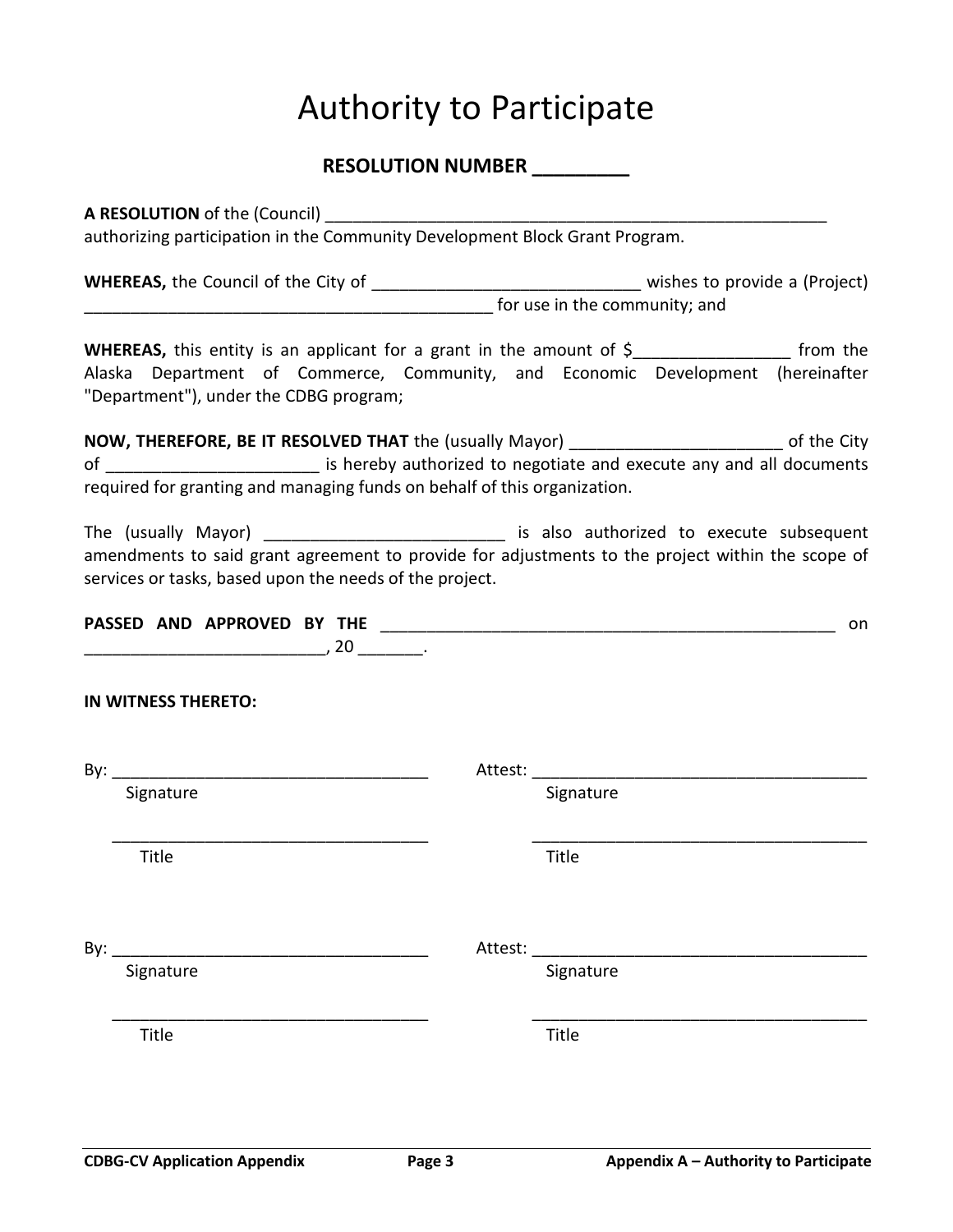### **Section 1: LMI Area-Wide Benefit**

Complete Section 1 if you think your project meets the definition of an **Area-Wide Benefit** as defined on Pages 19 – 20 of the CDBG Handbook.

- 1. Identify the community your project will serve. \_\_\_\_\_\_\_\_\_\_\_\_\_\_\_\_\_\_\_\_\_\_\_\_\_\_\_\_\_ *Note: If more than one community will be served, contact DCCED for an LMI determination.* 2. Will your project serve the residents of the entire community?  $\Box$  Yes  $\Box$  No 3. If you answered **NO** to question #2, skip to question #10. If you answered **YES** to question #2, refer to Part 1 of Appendix B. Is your  $\Box$  Yes  $\Box$  No community identified by census data as being at least 51% LMI according to Part 1 of Appendix B?
- 4. What is your community LMI % \_\_\_\_\_\_\_\_\_\_\_

| $\bigstar$ If you answered YES to both questions #2 and #3, your project meets the criteria for providing an |
|--------------------------------------------------------------------------------------------------------------|
| Area-Wide Benefit to LMI residents. STOP HERE.                                                               |

5. If you answered **YES** to question #2 above, but **NO** to question #3 above, you will need to contact DCCED for information on conducting a survey to show that the income figures provided by census data in Part 1 of Appendix B are no longer valid and that your community is in fact at least 51% LMI.

|    | 6. Do the figures in Part 1 of Appendix B indicate that you must conduct a survey? $\Box$ Yes                                                                              |            | ∩N⊓  |
|----|----------------------------------------------------------------------------------------------------------------------------------------------------------------------------|------------|------|
| 7. | Have you contacted DCCED for survey methodology and followed those<br>instructions in conducting your survey?                                                              | $\Box$ Yes | TNo. |
| 8. | Did you include the survey that was completed prior to submission of your<br>application?                                                                                  | $\Box$ Yes | No.  |
| 9. | Did the survey results indicate that the residents of the entire community are<br>at least 51% LMI as defined by census data income guidelines in Part 2 of<br>Appendix B. | $\Box$ Yes | No.  |

 **If you answered YES to questions #6, #7, #8, and #9, your project meets the criteria for providing an Area-Wide Benefit to at least 51% LMI residents. STOP HERE.**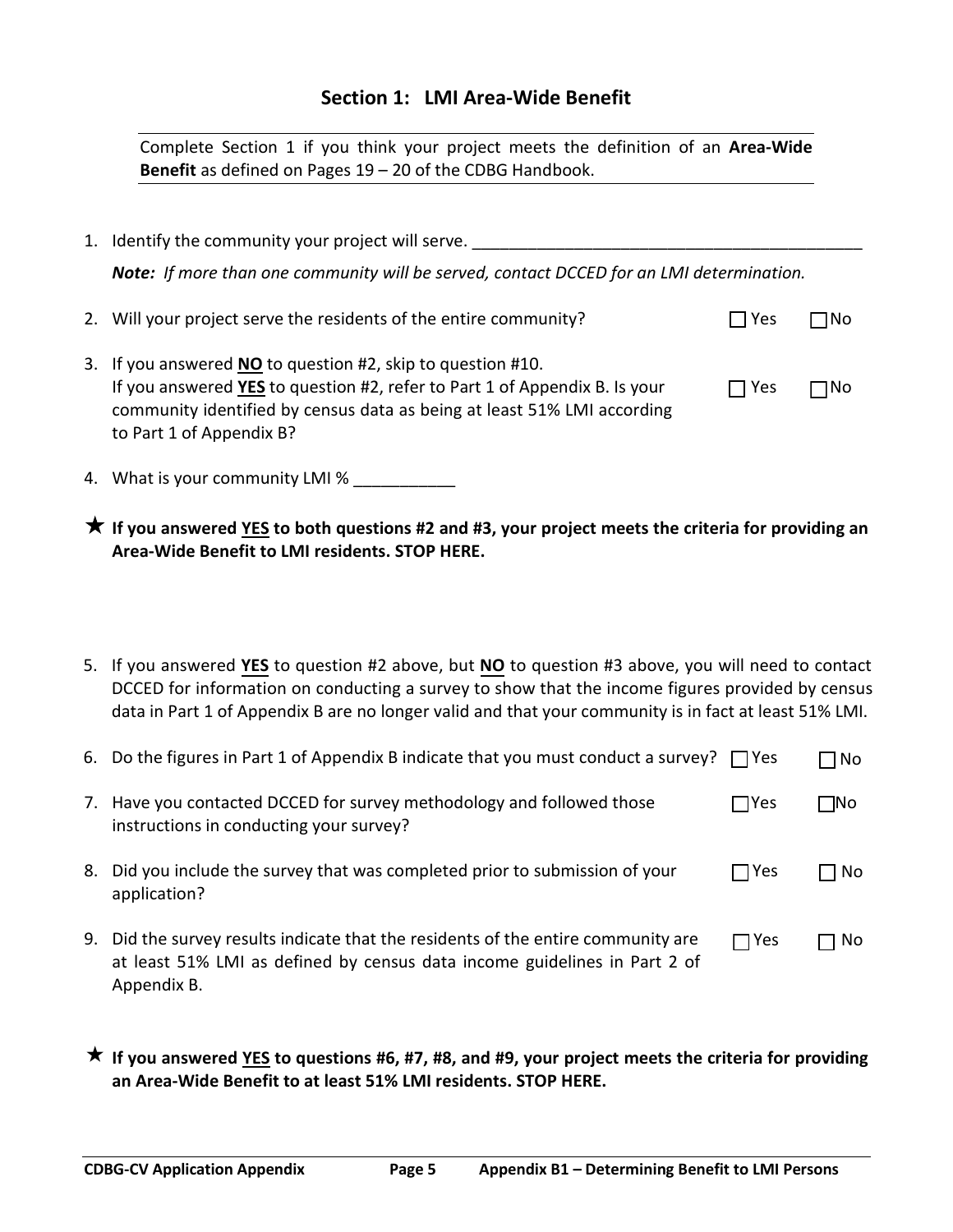10. If you answered **NO** to question #2, you will need to identify the specific area within your community which will be served by this project. Prior to submission of an application contact DCCED for information on conducting a survey to show that the residents of that area are at least 51% LMI defined by census data.

Specific area within the community to be served:

| 11. | After identifying the specific area within your community to be served by<br>the project, have you contacted DCCED for survey methodology and<br>followed those instructions in conducting your survey? | $\Box$ Yes | INo. |
|-----|---------------------------------------------------------------------------------------------------------------------------------------------------------------------------------------------------------|------------|------|
| 12. | Did you include the survey that was completed prior to submission of your<br>application?                                                                                                               | ∣ TYes     | No.  |
| 13. | Did the survey results indicate that the residents of the area to be served<br>are at least 51% LMI as defined by census data guidelines<br>in Part 2 of Appendix B?                                    | l Yes      | N٥   |

 **If you identified the specific area to be served in question #10 and answered YES to questions #11, #12 and #13, your project meets the criteria for an Area-Wide Benefit to at least 51% LMI persons. STOP HERE.**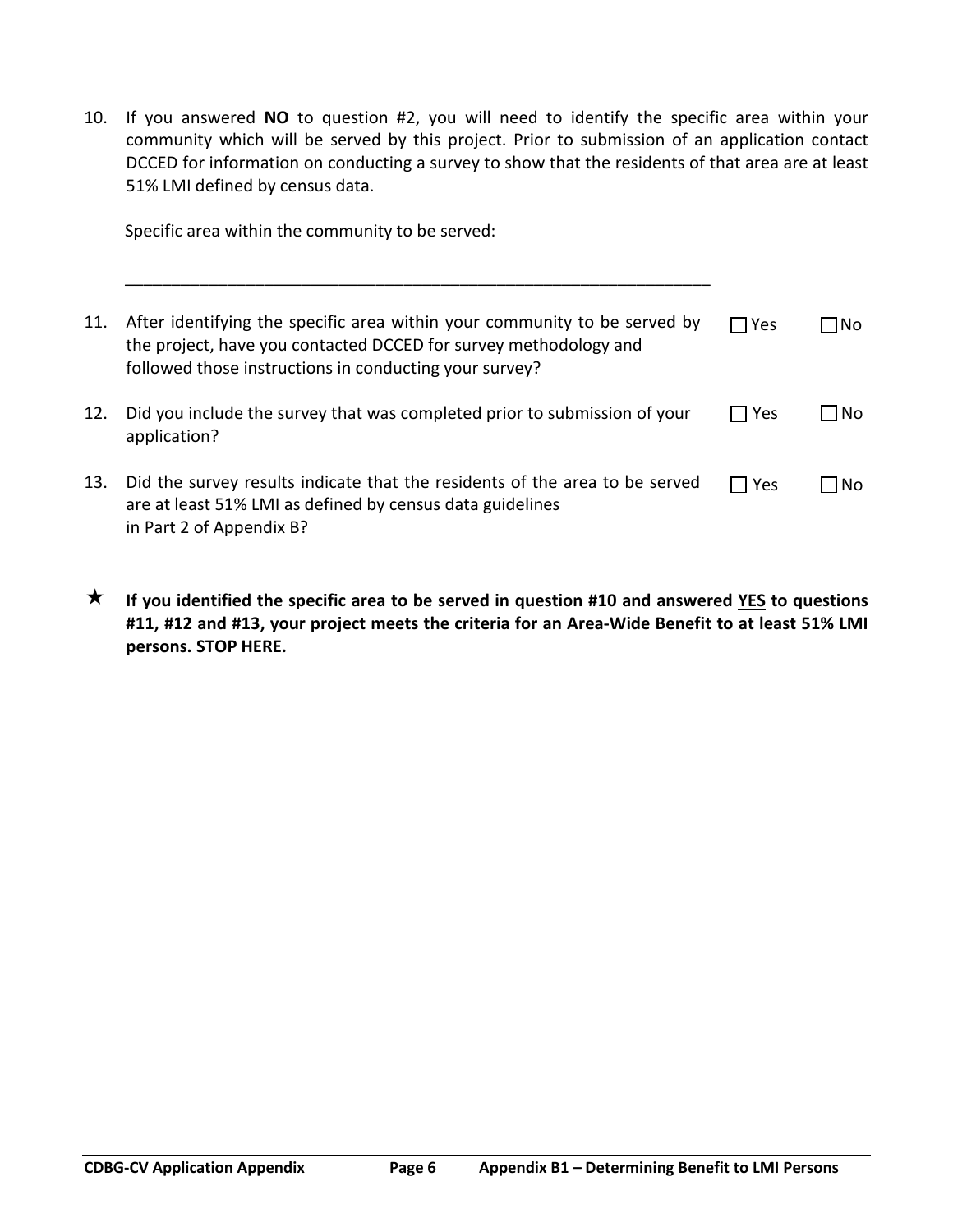## **Section 2: LMI Limited Clientele**

|    | Clientele as defined on Page 20 of the CDBG Handbook.                        | Complete Section 2 if you think your project meets the criteria for Limited |  |  |  |
|----|------------------------------------------------------------------------------|-----------------------------------------------------------------------------|--|--|--|
| 1. | Will your project benefit one of the specific groups of people listed below? | $\Box$ Yes<br>No.                                                           |  |  |  |
|    | If yes, please check the group to be served by this project:                 |                                                                             |  |  |  |
|    | Abused Children                                                              | $\Box$ Severely disabled adults                                             |  |  |  |
|    | <b>Elderly Persons</b>                                                       | $\Box$ Illiterate adults                                                    |  |  |  |
|    | <b>Battered Spouses</b>                                                      | $\Box$ Migrant Farm Workers                                                 |  |  |  |
|    | <b>Homeless Persons</b>                                                      | Persons living with the disease AIDS                                        |  |  |  |

- **If you answered YES to question #1 and checked the appropriated group, your project meets the Limited Clientele criteria for serving 51% LMI persons. STOP HERE.**
- 2. If you answered **NO** to question #1, you will need to identify the specific group of people your project will serve and provide information to show that at least 51% of those persons have income at or below the income figures listed in Part 2 of Appendix B.

Specific group within the community to be served:

| 3. | Have you provided family size and financial information which shows that at $\Box$ Yes<br>least 51% of the persons who make up the group identified in question #2<br>above have income at or below that shown in the income tables in Part 2 of<br>Appendix B? |             | $\Box$ No |
|----|-----------------------------------------------------------------------------------------------------------------------------------------------------------------------------------------------------------------------------------------------------------------|-------------|-----------|
| 4. | Have you included family size and income information with your                                                                                                                                                                                                  | <b>IYes</b> | Nο        |

\_\_\_\_\_\_\_\_\_\_\_\_\_\_\_\_\_\_\_\_\_\_\_\_\_\_\_\_\_\_\_\_\_\_\_\_\_\_\_\_\_\_\_\_\_\_\_\_\_\_\_\_\_\_\_\_\_\_\_\_\_\_\_

 **If you identified a specific group to be served in question #2 above and answered YES to questions #3 and #4, your project meets the Limited Clientele criteria for serving at least 51% LMI persons. STOP HERE.**

application?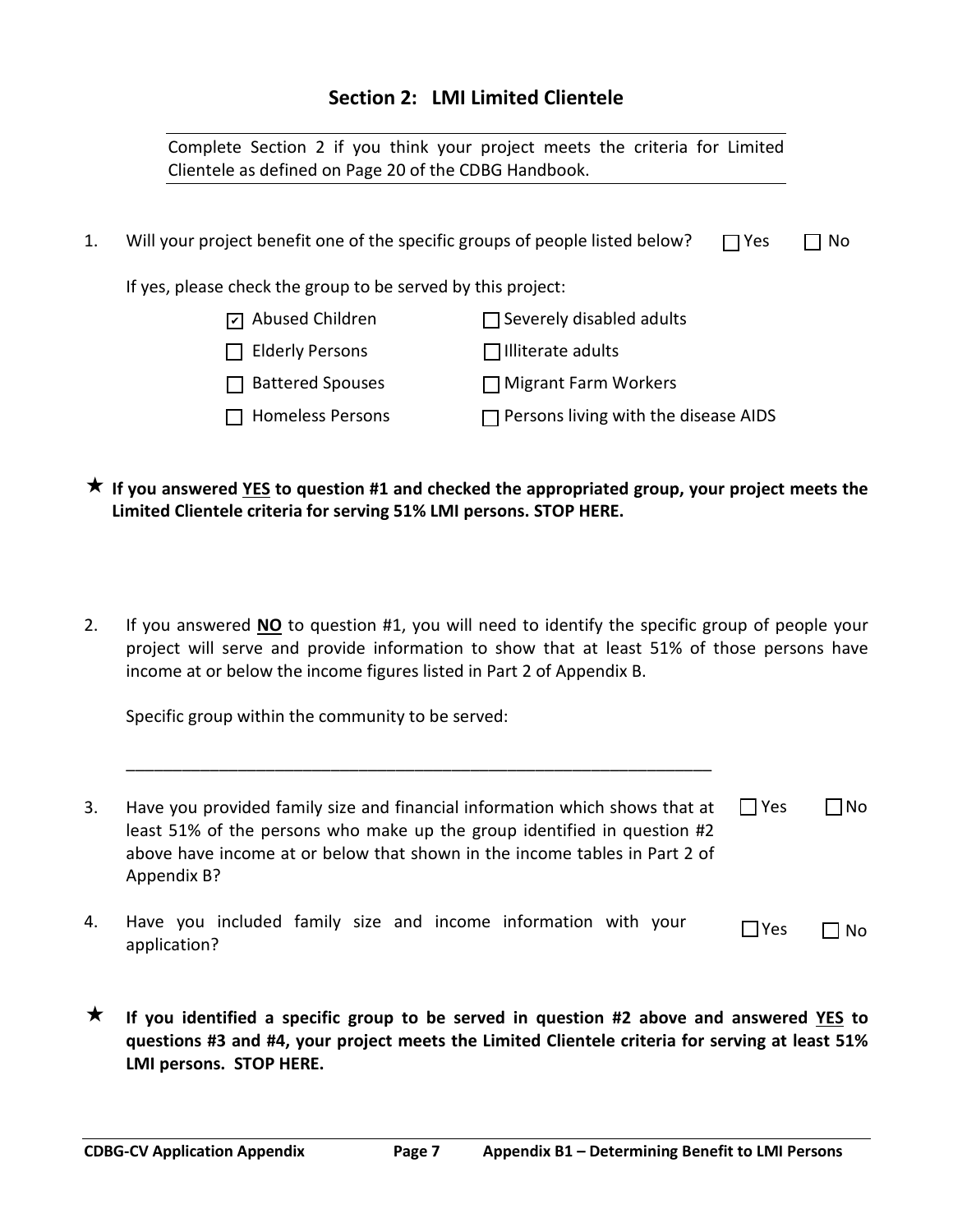## **Section 2: LMI Limited Clientele**

Page Two

| 5. | Does your project impose income eligibility requirements, which limit the<br>activity exclusively to LMI persons as defined by census data in Part 2 of<br>Appendix B?                                                                                                                                                                                                              | $\neg$ Yes | No   |
|----|-------------------------------------------------------------------------------------------------------------------------------------------------------------------------------------------------------------------------------------------------------------------------------------------------------------------------------------------------------------------------------------|------------|------|
| 6. | Is your project of such a nature and location that it may be concluded that<br>the activity's clientele will primarily be LMI persons as defined by census<br>data in Part 2 of Appendix B?                                                                                                                                                                                         | $\Box$ Yes | No.  |
| 7. | Does your project fall under one of the categories listed below?<br>If yes, please check the appropriate category:                                                                                                                                                                                                                                                                  | Yes        | No   |
|    | <b>Construction of a Senior Center</b>                                                                                                                                                                                                                                                                                                                                              |            |      |
|    | $\Box$ Construction of job training facilities for severely disabled adults                                                                                                                                                                                                                                                                                                         |            |      |
| 8. | Does your project include special projects directed to removal of material<br>and architectural barriers which restrict the mobility and accessibility of<br>elderly or handicapped persons to publicly owned and privately owned<br>non-residential buildings, facilities, and improvements, and common<br>areas of residential structures containing more than one dwelling unit? | Yes        | 1No. |

 **If you answered YES to ANY of the questions asked in #5, #6, #7 OR #8, your project meets the Limited Clientele criteria for serving at least 51% LMI persons. STOP HERE.**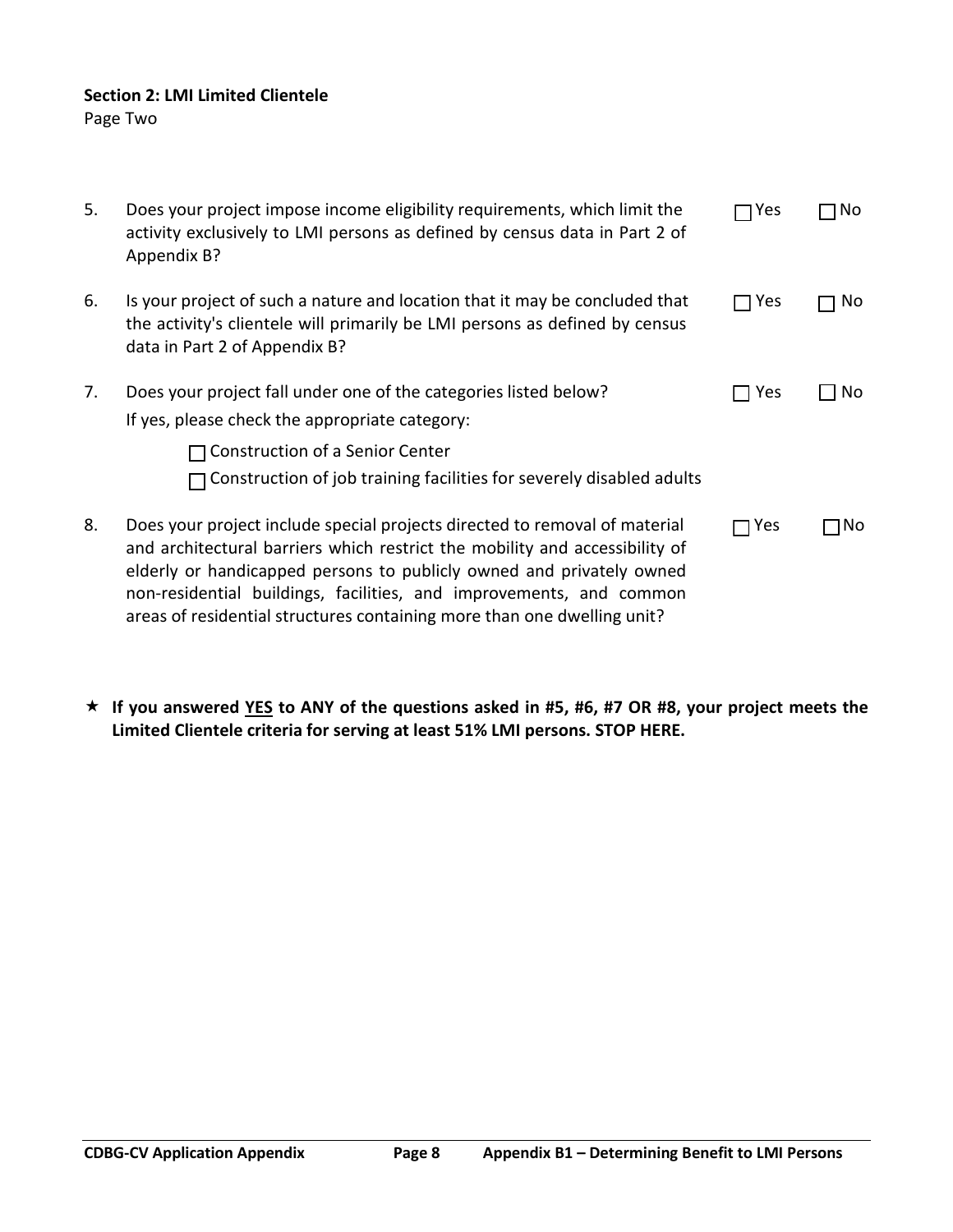## **Statement of Assurances and Certifications**

#### **The local government certifies to the State that:**

- 1. It will minimize displacement of persons as a result of activities assisted with CDBG funds;
- 2. Its program will be conducted and administered in conformity with Title VI of the Civil Rights Act of 1964 and the Fair Housing Act, and it will affirmatively further fair housing;
- 3. It will fulfill the citizen participation requirements of the plan provided by DCCED;
- 4. It will not attempt to recover any capital costs of public improvements assisted in whole or in part with CDBG funds by assessing any amount against properties owned and occupied by persons of LMI, including any fee charged or assessment made as a condition of obtaining access to such public improvements, unless:
	- a. CDBG funds are used to pay the proportion of such fee or assessment that relates to the capital costs of such public improvements that are financed from revenue sources other than under this subpart; or
	- b. For the purpose of assessing any amount against properties owned and occupied by persons of moderate income, the unit of local government certified to the State in a manner acceptable to the State, that it lacks sufficient CDBG funds to comply with the requirements of paragraph 4.a. of this section;
- 5. It will comply with the acquisition and relocation requirements of the Uniform Relocation Assistance and Real Property Acquisition Policies Act of 1970 as required under 570.496a(b) and Federal implementing regulations at 49 CFR Part 24; the requirements in 570.496a(c) governing the residential antidisplacement and relocation assistance plan and the relocation requirements of 570.496a(d) governing optional relocation assistance under section 105(a)(11) of the Act.
- 6. It will comply with Section 104(d) of the Housing & Community Development Act of 1974, as amended, including a certification that it has passed, made public, and is following a residential anti-displacement and relocation assistance plan.
- 7. It has adopted and is enforcing a policy prohibiting the use of excessive force by law enforcement agencies within its jurisdiction against any individuals engaged in nonviolent civil rights demonstrations and has adopted and is enforcing a policy of enforcing applicable State and local laws against physically barring entrance to or exit from a facility or location which is the subject of such nonviolent civil rights demonstration within its jurisdiction.
- 8. Certification Regarding Debarment, Suspension, Ineligibility and Voluntary Exclusion Lower Tier Covered Transactions Appendix B to 24 CFR Part 24:
	- a. The prospective lower tier participant certifies, by submission of this proposal, that neither it nor its principals is presently debarred, suspended, proposed for debarment, declared ineligible, or voluntarily excluded from participation in this transaction by any Federal department or agency.
	- b. Where the prospective lower tier participant is unable to certify to any of the statements in this certification, such prospective participant shall attach an explanation to this proposal.
- 9. Assurance and Certification:

The governing body has read and understands the foregoing and duly adopts or passes as an official act, a resolution, motion, or similar action authorizing the submission of this application, including all understandings, assurances and certifications contained herein, and directing and authorizing the signatory to act in connection with the application and to provide such additional information as may be required.

Signature, Chief Elected Official (or Executive Officer) Printed Name of Official

\_\_\_\_\_\_\_\_\_\_\_\_\_\_\_\_\_\_\_\_\_\_\_\_\_\_\_\_\_\_\_\_\_\_\_\_\_\_\_\_\_\_\_\_\_\_

Title of Official

\_\_\_\_\_\_\_\_\_\_\_\_\_\_\_\_\_\_\_\_\_\_\_\_\_\_\_\_\_\_\_\_\_\_\_\_\_\_\_\_\_\_\_\_\_\_ \_\_\_\_\_\_\_\_\_\_\_\_\_\_\_\_\_\_\_\_\_\_\_\_\_\_\_\_\_\_\_\_\_\_\_\_\_\_\_\_\_\_\_\_\_\_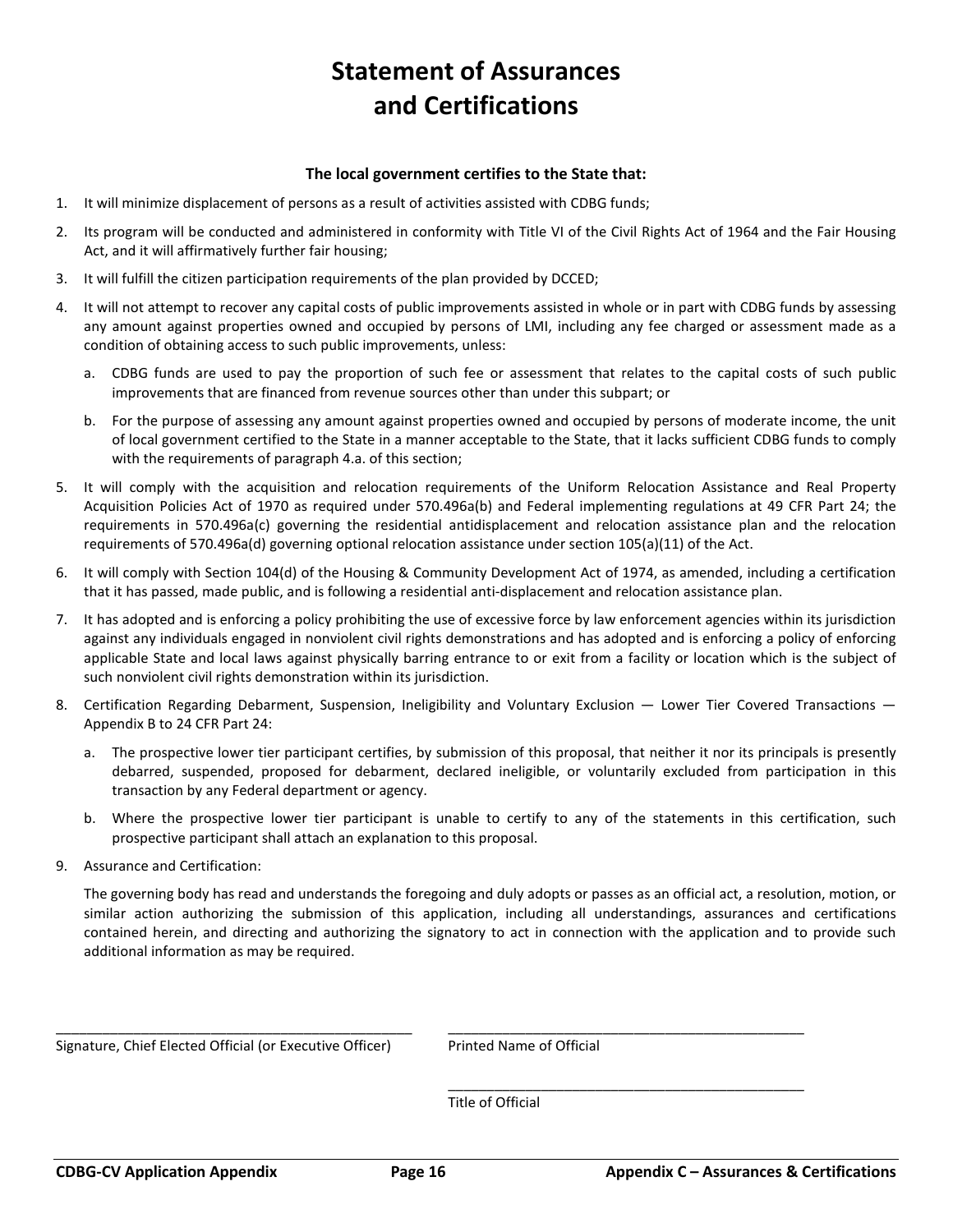### **COOPERATIVE AGREEMENT**

## **CITY/BOROUGH RESOLUTION NUMBER \_\_\_\_\_\_\_\_\_\_**

| WITNESSETH:                                                                                                       |         |                                                                                                                          |
|-------------------------------------------------------------------------------------------------------------------|---------|--------------------------------------------------------------------------------------------------------------------------|
|                                                                                                                   |         |                                                                                                                          |
| community(ies) to expand economic opportunities; and                                                              |         |                                                                                                                          |
|                                                                                                                   |         |                                                                                                                          |
|                                                                                                                   |         |                                                                                                                          |
| and                                                                                                               |         | Department of Commerce, Community, and Economic Development (DCCED) for the purpose of meeting such needs;               |
|                                                                                                                   |         |                                                                                                                          |
| and                                                                                                               |         |                                                                                                                          |
| WHEREAS,                                                                                                          |         | and                                                                                                                      |
|                                                                                                                   |         |                                                                                                                          |
|                                                                                                                   |         | responsibility to assume all obligations under terms of the grant including assuring compliance with all applicable laws |
| will be the contact person for this project; and                                                                  |         | and program regulations and performance of all work in accordance with the contract. Further,                            |
|                                                                                                                   |         |                                                                                                                          |
| <b>WHEREAS, it is understood that</b><br>all participants' grant records and authority to monitor all activities. |         |                                                                                                                          |
|                                                                                                                   |         |                                                                                                                          |
| NOW, THEREFORE, it is mutually agreed between                                                                     |         | and<br>as follows:                                                                                                       |
|                                                                                                                   |         |                                                                                                                          |
|                                                                                                                   |         |                                                                                                                          |
|                                                                                                                   |         | return) for the residents of the rural community for (a specified period of time, usually 20 years or the useful life of |
|                                                                                                                   |         |                                                                                                                          |
| 2. The                                                                                                            |         |                                                                                                                          |
|                                                                                                                   |         |                                                                                                                          |
| submitted CDBG project, as approved by DCCED.                                                                     |         |                                                                                                                          |
|                                                                                                                   |         | Nothing contained in this agreement shall deprive any municipality of any power or zoning, development control, or       |
| other lawful authority which it presently possesses.                                                              |         |                                                                                                                          |
| <b>PASSED</b><br><b>AND</b><br><b>APPROVED</b><br>BY<br><b>THE</b>                                                |         | on                                                                                                                       |
| $\sim$ 20 $\sim$                                                                                                  |         |                                                                                                                          |
| IN WITNESS THERETO:                                                                                               |         |                                                                                                                          |
|                                                                                                                   |         |                                                                                                                          |
|                                                                                                                   |         |                                                                                                                          |
|                                                                                                                   | Attest: |                                                                                                                          |
|                                                                                                                   |         | Signature and Title                                                                                                      |
|                                                                                                                   |         |                                                                                                                          |
| <b>CDBG-CV Application Appendix</b>                                                                               | Page 22 | <b>Appendix F - Cooperative Agreement</b>                                                                                |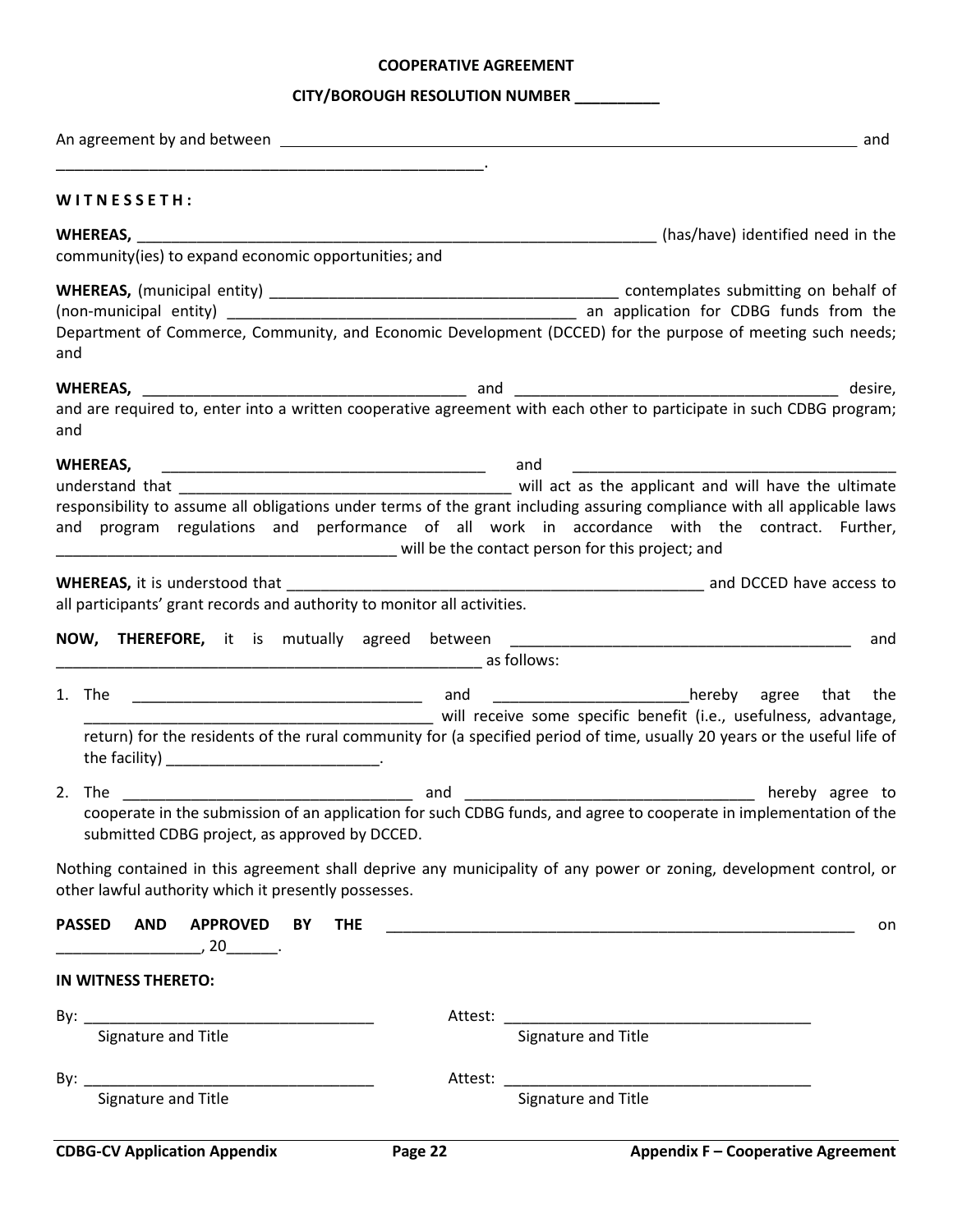| <b>Instructions</b> . (See Public Reporting Statement and Privacy Act Statement and detailed instructions on page 2.)                                                                                                                                                                                                                                                                                                                                                                                                                                                                                                   |                                                                                                                                                                                                                                                                                                                                                                                                             |                                              |                                                      |  |  |  |
|-------------------------------------------------------------------------------------------------------------------------------------------------------------------------------------------------------------------------------------------------------------------------------------------------------------------------------------------------------------------------------------------------------------------------------------------------------------------------------------------------------------------------------------------------------------------------------------------------------------------------|-------------------------------------------------------------------------------------------------------------------------------------------------------------------------------------------------------------------------------------------------------------------------------------------------------------------------------------------------------------------------------------------------------------|----------------------------------------------|------------------------------------------------------|--|--|--|
| <b>Applicant/Recipient Information</b><br>Indicate whether this is an Initial Report [<br>or an Update Report                                                                                                                                                                                                                                                                                                                                                                                                                                                                                                           |                                                                                                                                                                                                                                                                                                                                                                                                             |                                              |                                                      |  |  |  |
| 1. Applicant/Recipient Name, Address, and Phone (include area code):                                                                                                                                                                                                                                                                                                                                                                                                                                                                                                                                                    |                                                                                                                                                                                                                                                                                                                                                                                                             |                                              | 2. Social Security Number<br>orEmployer ID Number:   |  |  |  |
| 3. HUD Program Name                                                                                                                                                                                                                                                                                                                                                                                                                                                                                                                                                                                                     |                                                                                                                                                                                                                                                                                                                                                                                                             |                                              | 4. Amount of HUD Assistance<br>Requested/Received    |  |  |  |
| 5. State the name and location (street address, City and State) of the project or activity:                                                                                                                                                                                                                                                                                                                                                                                                                                                                                                                             |                                                                                                                                                                                                                                                                                                                                                                                                             |                                              |                                                      |  |  |  |
| <b>Part I Threshold Determinations</b><br>1. Are you applying for assistance for a specific project or activity? These<br>2. Have you received or do you expect to receive assistance within the<br>terms do not include formula grants, such as public housing operating<br>jurisdiction of the Department (HUD), involving the project or activity in<br>subsidy or CDBG block grants. (For further information see 24 CFR Sec.<br>this application, in excess of \$200,000 during this fiscal year (Oct. 1 -<br>Sep. 30)? For further information, see 24 CFR Sec. 4.9<br>$4.3$ ).<br><b>No</b><br>Yes<br>Yes<br>No. |                                                                                                                                                                                                                                                                                                                                                                                                             |                                              |                                                      |  |  |  |
| If you answered "No" to either question 1 or 2, Stop! You do not need to complete the remainder of this form.<br>However, you must sign the certification at the end of the report.                                                                                                                                                                                                                                                                                                                                                                                                                                     |                                                                                                                                                                                                                                                                                                                                                                                                             |                                              |                                                      |  |  |  |
| Part II Other Government Assistance Provided or Requested / Expected Sources and Use of Funds.<br>Such assistance includes, but is not limited to, any grant, loan, subsidy, guarantee, insurance, payment, credit, or tax benefit.                                                                                                                                                                                                                                                                                                                                                                                     |                                                                                                                                                                                                                                                                                                                                                                                                             |                                              |                                                      |  |  |  |
| Department/State/Local Agency Name and Address                                                                                                                                                                                                                                                                                                                                                                                                                                                                                                                                                                          | Type of Assistance                                                                                                                                                                                                                                                                                                                                                                                          | Amount<br>Requested/Provided                 | Expected Uses of the Funds                           |  |  |  |
|                                                                                                                                                                                                                                                                                                                                                                                                                                                                                                                                                                                                                         |                                                                                                                                                                                                                                                                                                                                                                                                             |                                              |                                                      |  |  |  |
| (Note: Use Additional pages if necessary.)                                                                                                                                                                                                                                                                                                                                                                                                                                                                                                                                                                              |                                                                                                                                                                                                                                                                                                                                                                                                             |                                              |                                                      |  |  |  |
| Part III Interested Parties. You must disclose:<br>1. All developers, contractors, or consultants involved in the application for the assistance or in the planning, development, or implementation of the<br>project or activity and<br>2. any other person who has a financial interest in the project or activity for which the assistance is sought that exceeds \$50,000 or 10 percent of the<br>assistance (whichever is lower).                                                                                                                                                                                  |                                                                                                                                                                                                                                                                                                                                                                                                             |                                              |                                                      |  |  |  |
| Alphabetical list of all persons with a reportable financial interest<br>in the project or activity (For individuals, give the last name first)                                                                                                                                                                                                                                                                                                                                                                                                                                                                         | Social Security No.<br>or Employee ID No.                                                                                                                                                                                                                                                                                                                                                                   | Type of Participation in<br>Project/Activity | Financial Interest in<br>Project/Activity (\$ and %) |  |  |  |
|                                                                                                                                                                                                                                                                                                                                                                                                                                                                                                                                                                                                                         |                                                                                                                                                                                                                                                                                                                                                                                                             |                                              |                                                      |  |  |  |
| (Note: Use Additional pages if necessary.)<br><b>Certification</b><br>I certify that this information is true and complete.                                                                                                                                                                                                                                                                                                                                                                                                                                                                                             | Warning: If you knowingly make a false statement on this form, you may be subject to civil or criminal penalties under Section 1001 of Title 18 of the<br>United States Code. In addition, any person who knowingly and materially violates any required disclosures of information, including intentional non-<br>disclosure, is subject to civil money penalty not to exceed \$10,000 for each violation. |                                              |                                                      |  |  |  |
| Signature:                                                                                                                                                                                                                                                                                                                                                                                                                                                                                                                                                                                                              |                                                                                                                                                                                                                                                                                                                                                                                                             | Date: (mm/dd/yyyy)                           |                                                      |  |  |  |